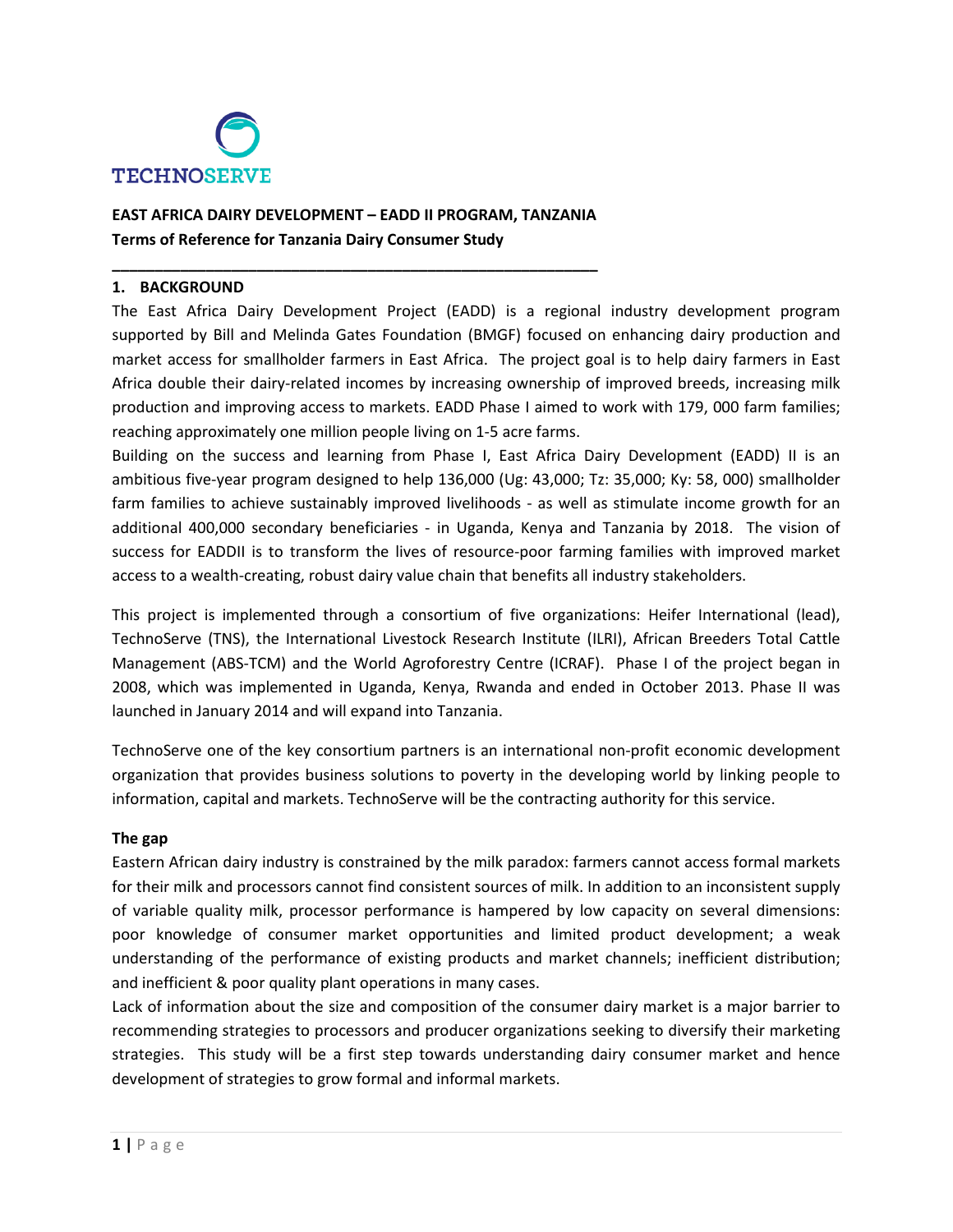## **2.0 OBJECTIVES OF THE STUDY**

Key objectives of this study are:

- 1. Quantify consumer dairy market, by product, consumer segment, marketers and regions including import & export markets.
- 2. Identify and describe the consumer segments
- 3. Understand the attributes that drive dairy consumption including functional and emotional features across each consumer segment
- 4. Determine what informs purchase decision to buy a particular dairy product from a selection of similar goods
- 5. Assess consumer segments' perceptions and understanding of quality milk and willingness to pay a premium price for quality and other attributes
- 6. Determine the availability and prevalence of processed dairy products (UHT, powdered milk, yogurt, etc.) by competitive brand in retail outlets throughout the country
- 7. Assess the current marketing strategies by milk processors and producer organizations including infrastructure, processing & products; distribution; communication (promotion) and competition strategies, highlighting weaknesses and opportunities.
- 8. Identify policy issues related to consumption of dairy products & how they influence marketing and consumption in the country.
- 9. Identify and recommend strategic, policy and capacity issues to be addressed in expanding dairy market in Tanzania.

## **3.0 SCOPE OF WORK**

This assignment will entail:

## **a) Designing and conducting market research as follows:**

*i) A segmentation study:*

- Identify and profile consumer segments including consumers of processed and unprocessed milk products.
- Provide a geographic, demographic, socio-economic and psychographic profile of each segment.
- Identify and rank-order the functional and emotional attributes that drive dairy consumption per product by segment
- Identify consumer needs-states per segment.
- Identify habits and attitudes with respect to the dairy category per segment.
- Determine each consumer segments' perceptions and understanding of "quality" as a milk attribute and determine willingness to pay a premium for higher quality milk.
- Identify the sources of information and factors that influence each segment's decision to buy respective dairy products.

## *ii) Household penetration study:*

- Quantify how much dairy (volume and value) is consumed and in what product forms (across both formal/processed and informal channels/unprocessed).
- Size and rank order geographic districts by volume and value purchased.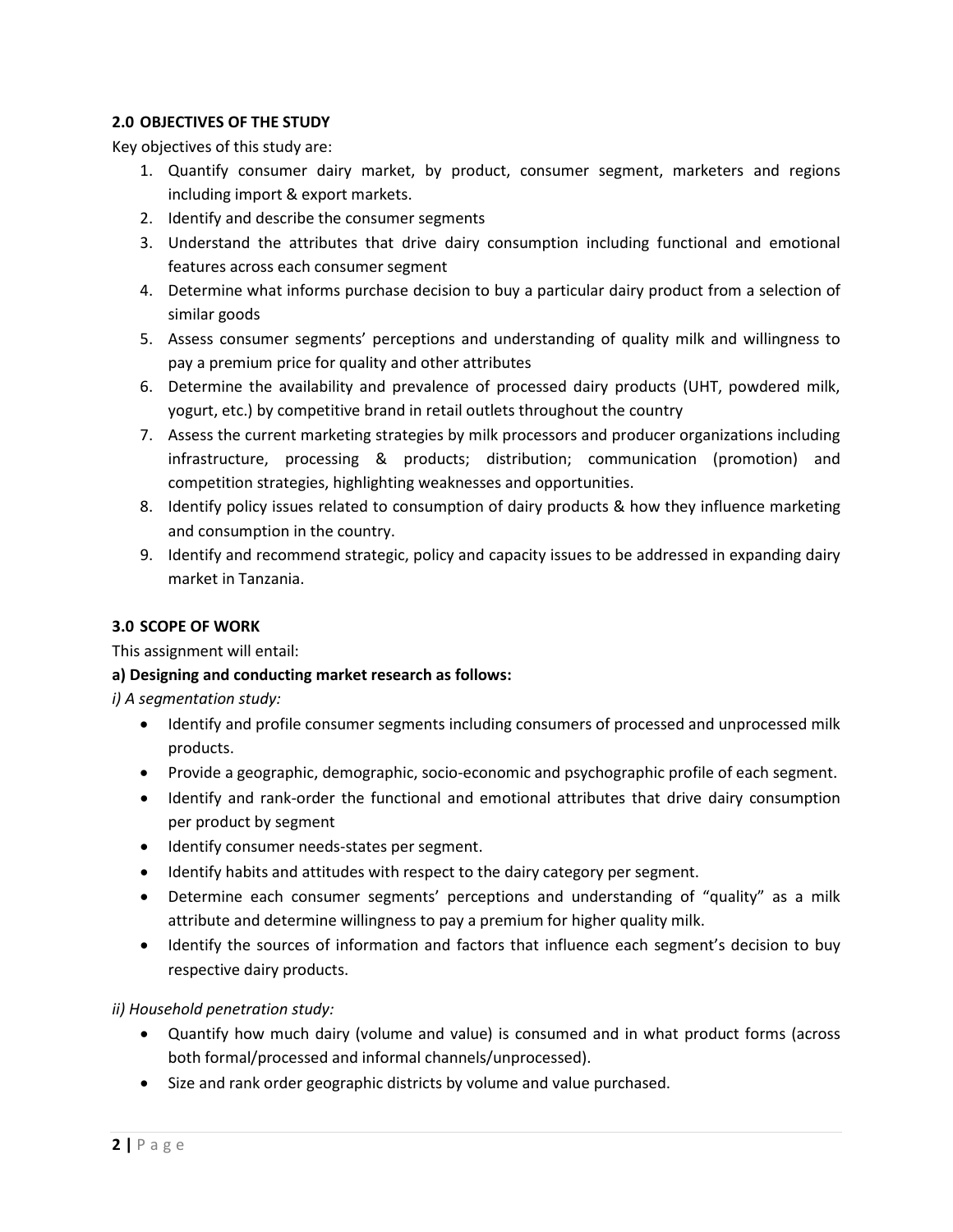- Size and rank order consumer segments by contribution to total dairy category (US\$), by contribution per dairy product and by volume purchased per product.
- Identify frequency of purchase of various dairy products per segment
- Identify household penetration per product per consumer segment
- Identify disposable income allocated to purchase of dairy products per segment
- Quantify percent of consumer segment's shopping basket owned by each dairy product

### *iii) Retail survey:*

- Identify the current retail channels in the formal milk market.
- Identify the geographic penetration of refrigeration units/cold chain.
- Identify the competitive set in the formal market, including competing brands, pack sizes and relative pricing as well as characteristics of sellers.
- Identify the product range offered to consumers in the informal marketing, including unit sizes, packaging and relative pricing.
- Quantify current availability per processed dairy product, brand and pack size within formal distribution channels and identify in which geographies and retail channels processed dairy products are under-distributed
- Quantify the forward share (percent shelf space) of respective brands and pack sizes per dairy product within formal retail channels, as an inference of market share.
- Determine challenges and opportunities in the retail market
- *iv) Milk collection, Processing and Marketing Strategies Study:*
	- Assess milk collection; processing capacity and products of dominant processors in the dairy market including volumes handled; milk quality; operational efficiency; facilities/ infrastructure; distribution networks; communication (promotion) and competition strategies.
	- Assess the implication of policy on milk processing, infrastructure, marketing, consumption and human resource.

### **b) Conducting surveys, desk reviews and collecting and recording responses into databases.**

In addition to conducting data collection using tools developed, the consultant will be required to collate and review relevant documents and records relating to the assignment and previous market study reports for dairy.

### **c) Providing analysis and reporting of results, including:**

- Summary of key findings
- Summary of recommendations
- Tables and graphs to present findings for questions outlined in the scope of work
- Basic narrative to accompany graphic representation of findings

### **d) Generating PowerPoint presentation and presenting the report to the project team**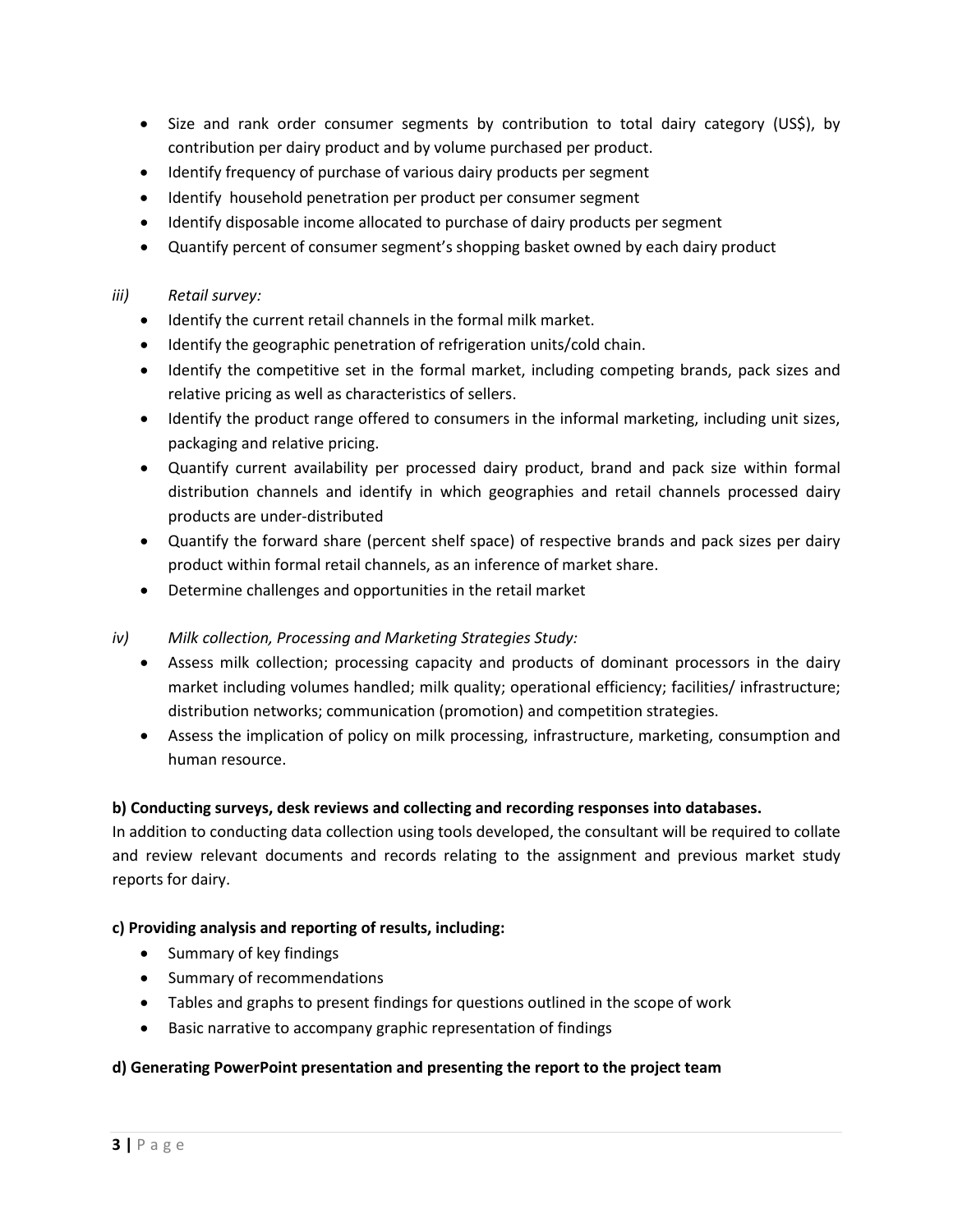## **e) Managing Delivery**

The research firm/ consultant will report on a day to day to TechnoServe – EADD II Project Manager or appointed person, with a dotted line to EADD II regional program manager on some technical aspects of this assignment**.**

## **f) Deliverables**

The consultant will produce the following deliverables:

- a) Four narrative reports (one per survey) outlining the findings for questions outlined in the scope of work. 2 hard copies and a soft copy (in CD ROM) in each case submitted to TechoServe
- b) Any dataset(s) generated as a result of the study
- c) Soft copy of PowerPoint presentation(s)
- d) A compilation of any outside references used to complete the final reports

## **g) Time Frame**

This assignment will take approximately **Four** months, starting in the month of November 2014. The consultant is required to submit a staffing scenario and budget consistent with this timing. A work plan of activities needs to be submitted as well.

### **h) Knowledge management**

Generating new knowledge is one of the key outputs for EADD II project. This assignment is intended to generate quality industry knowledge that will inform the dairy value chain actors in coming up with strategies to expand dairy markets and milk consumption in Tanzania.

### **4.0 PROPOSAL CONTENTS AND EVALUATION CRITERIA**

### **a) Application Submission Guidelines**

The bidder profile and references need to be structured in order to prove bidders expertise for this assignment in accordance with required qualifications and expertise defined in this ToR. The consultant should include the following components in the application:

- **Technical proposal**: The consultant shall describe the research design (including sample design) and methodology proposed to achieve required deliverables, including a segmentation study, a household dairy category penetration study, retail survey and processing capacity and marketing strategy study. This should include both a description of activities and the proposed timeline.
- **Financial budget**: The consultant shall propose a reasonable cost estimate for the assignment, which will include a breakdown of the budget, justification of the expenses and clearly outline level of effort in terms of days*. All sums need to be submitted in gross amount and must include all the applicable taxes.*
- **Personnel**: The consultant shall provide a list of names and qualifications of the personnel proposed to work on the assignment. CVs of the proposed individuals shall be included as an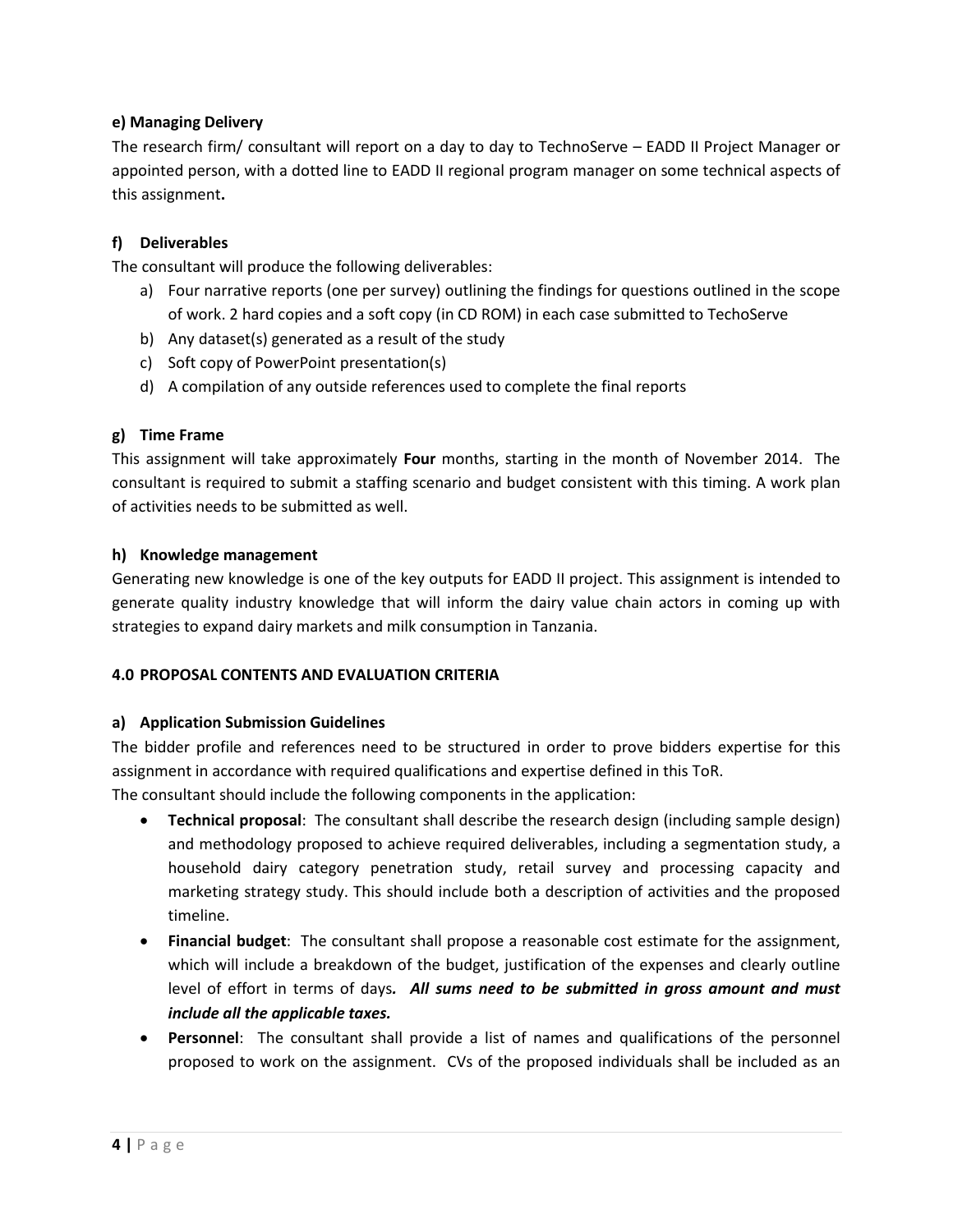appendix. In the event that the supplier intends to sub-contract work, CVs of the key staff at the sub-organizations should be provided.

• **Experience of the firm**: The consultant shall also provide a description of the capabilities of the firm. This should include a general description of the firm, the technical qualifications of the staff and relevant previous experience. The consultant should provide a list of relevant assignments within the last year, including the name and location of the contract as well as a brief description of the assignment. In the event that the supplier intends to sub-contract work, credentials of the sub-organizations should be provided.

# **b) Roles and Responsibility:**

# **Consultant/ Research Firm**

- Prepare the methodology and develop appropriate tools for the study in consultation with **TechoServe**
- Conduct data collection, analysis and reporting with the approval of TechnoServe
- Submission and presentation of consumer study reports to TechnoServe
- Organize logistics for the consumer study including recruitment, transport & training for the enumerators, meetings with informers, secondary data gathering; data analysis tools & equipment.

# **TechnoServe**

- Provide funds, relevant logistics and coordination for the assignment
- Provide technical guidance and quality assurance for the exercise
- Review and approve the methodology, tools, work plan and reports for the assignment
- Help with identification of sources of information and stakeholders during the study.
- At least three TechoServe Advisors will work with the research firm on this assignment.

# **c) Budget/Payment Schedule**

The envisioned payment schedule will be 40 percent upfront; 30 percent upon submission of a draft report and balance on completion. Costing should be on a line item basis, breaking down cost on respective activities, from field work, analysis, to reporting.

# **d) Qualification of the consultant**

The assignment will be undertaken by a consultant/research firm meeting the following qualifications;

- Degree in Business Studies; Commerce, Marketing, Research or a related field of study
- At least three years' experience in development work related in the dairy sector Tanzania
- Demonstrated capacity to conduct market and business research and report writing
- Experience in designing and conducting consumer studies/ market research for agricultural value chains.
- Proven track record in providing consulting and capacity development services
- Experience in application of participatory methodologies participatory research methods; participatory planning, monitoring and evaluation methods and techniques.
- Ability to manage stakeholder relationships and expectations